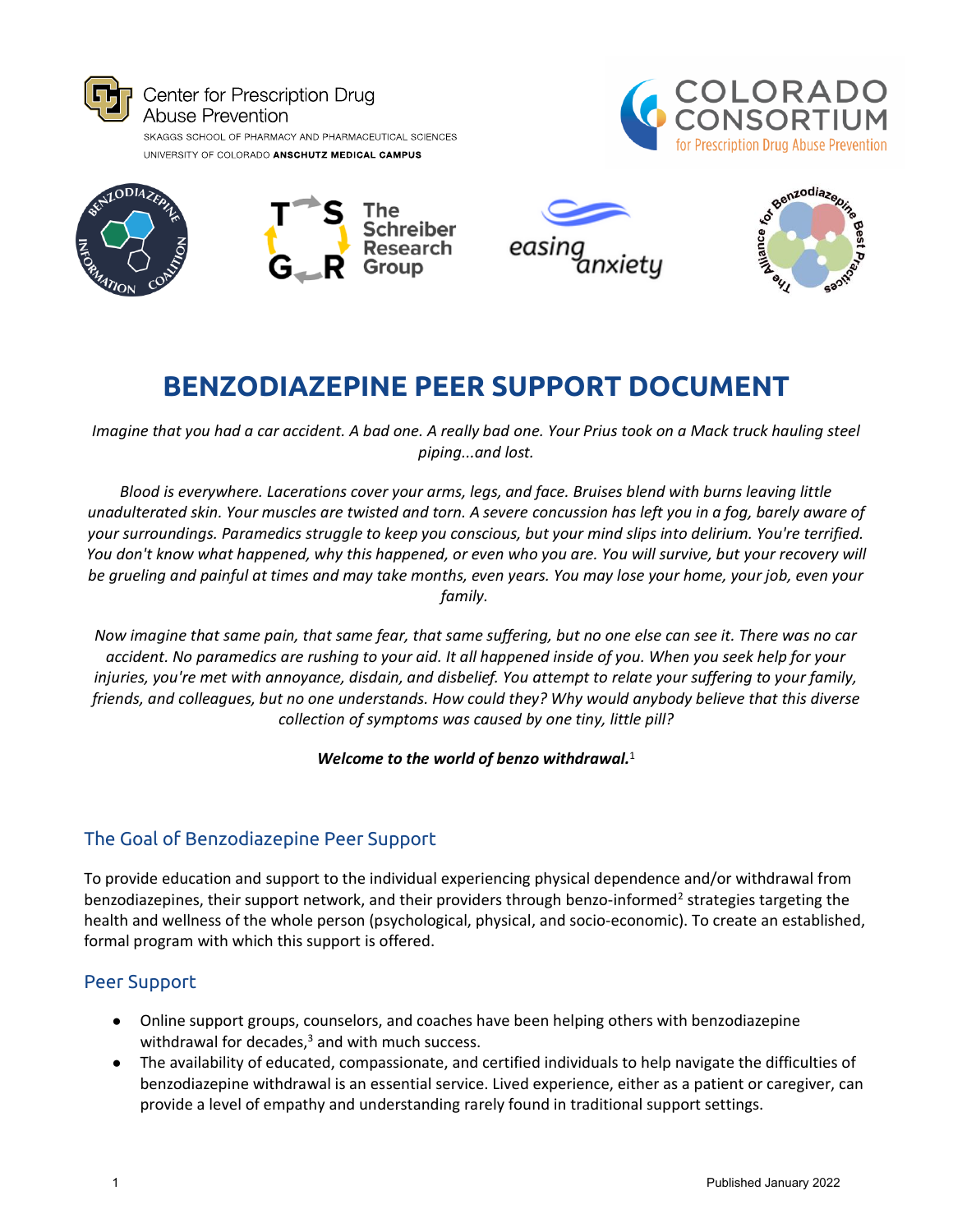## For Medical Providers

- Approximately 58-100% of patients will experience symptoms upon benzodiazepine cessation, which validates the recommendation that prescribers limit initiation and duration of use as well as safe, supported discontinuation<sup>4</sup>.
- Approximately 10-15% of patients will experience protracted withdrawal symptoms.  $5,6$
- Many patients face a lack of support, and even disbelief, when seeking guidance from the medical establishment for benzodiazepine-related issues. This creates an environment of distrust between patient and provider which can be difficult to overcome. **Listening to the patient and believing their recitation of withdrawal symptoms is key to gaining the patient's trust and respect.**
- While some benzodiazepine withdrawal symptoms can be attributed to the return of previous conditions, many of the symptoms that patients note are new, or have worsened, and are the result of benzodiazepine physical (or physiologic) dependence alone. Patients can become frustrated when a physician attributes all of their symptoms to previous conditions (relapse, rebound) or to new medical conditions unrelated to discontinuation. Individuals are discredited when their experience is implied to be psychosomatic.
- **The decision to withdraw should be the patient's decision and should not be forced.**
- A slow taper is the most widely recommended approach to withdrawal. However, **flexibility is KEY to success**. The patient should be the one to control the pace of their taper with consideration to the ebb and flow in severity of symptoms.
- **Abrupt cessation should be avoided due to the risk of seizures.**<sup>7</sup>
- Benzodiazepine withdrawal can be complex and can last months, even years in some cases. Optimally, the patient/provider relationship should be collaborative. A menu of options can be made available to the patient to provide support during the tapering and withdrawal process. This could include group support, peer support, psychological support, in addition to medication management.

*\*\* It is not uncommon for individuals going through benzodiazepine withdrawal to experience suicidal ideation and/or violent tendencies. It is important to monitor the mental health of your patient during withdrawal and provide additional support resources if needed. \*\**

● Many rehabilitation/detox facilities are focused on addiction, not physical dependence.

#### For the Patient

- 1. **Educate yourself**  It is essential to educate yourself on benzodiazepines, how they work, and the basics of physical dependence and withdrawal. Be cautious of inaccurate information. The Ashton Manual is a widely trusted source for accurate information as are other resources listed below.
- 2. **Work with your provider**  It is critical to success to have a licensed provider who will support you through withdrawal. This person does not have to be a benzodiazepine withdrawal expert. Someone who will listen and is willing to work with you can be just as beneficial.
- 3. **Manage your anxiety** It is valuable to develop and maintain tools for anxiety management. A stable mindset is a key factor to success in withdrawal. This can include counseling, meditation, breathing exercises, yoga, etc.
- 4. **Build a support team** It is important to have people to support you through this difficult time. A successful support team can include (but is not limited to): Family/friends, individuals with lived experience, medical professionals, pharmacists, counselors/therapists, and alternative therapies.